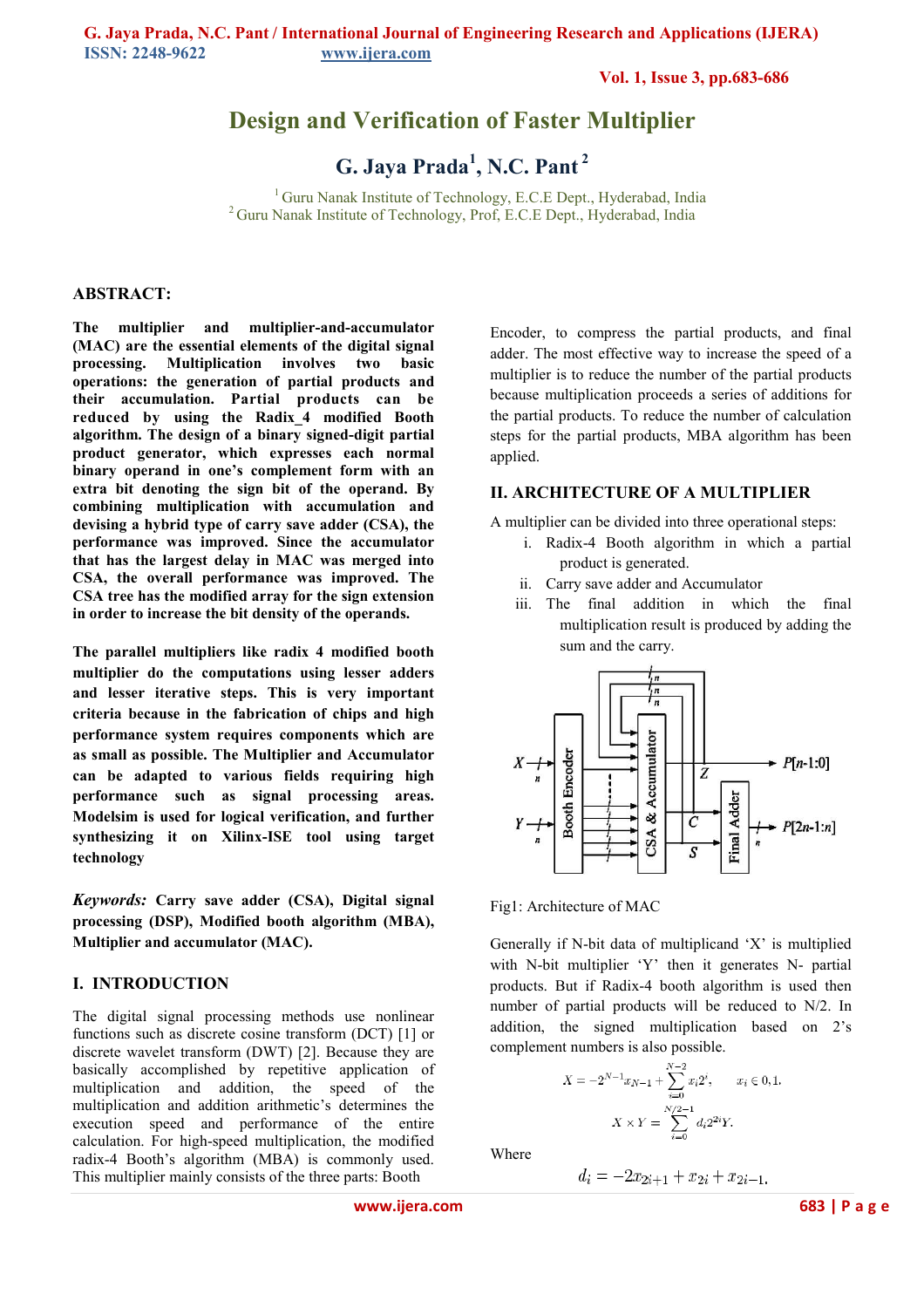## **G. Jaya Prada, N.C. Pant / International Journal of Engineering Research and Applications (IJERA) ISSN: 2248-9622 www.ijera.com**

$$
P=X\times Y+Z=\sum_{i=0}^{N/2-1}d_i2^iY+\sum_{j=0}^{2N-1}z_i2^i.
$$

In CSA, the sign extension is used in order to increase the bit density of the operands. Half adder is used to generate sum and carry in CSA. The generated carry is stored in accumulator. In final adder both sum and carry is added to produce the 2N bits product.

## **III. RADIX-4 MODIFIED BOOTH ALGORITHM**

The modified Booth algorithm reduces the number of partial products by half. We used the modified Booth encoding (MBE) scheme [3]. It is known as the most efficient Booth encoding [4] and decoding scheme. To multiply, multiplicand 'X' by multiplier 'Y' using the modified Booth algorithm. First group the multiplier bits 'Y' by three bits and encoding into one of {-2, -1, 0, 1, 2}. Prior to convert the multiplier, a zero is appended into the Least Significant Bit (LSB) of the multiplier. Table I shows the rules to generate the encoded signals by MBE scheme and Fig. 2 (a) shows the corresponding logic diagram. The Booth decoder generates the partial products using the encoded signals as shown in Fig. 2(b).



Fig.2 (a) Booth encoder



Fig.2 (b) Booth decoder

Table1: Truth table for modified booth encoder.

**Vol. 1, Issue 3, pp.683-686**

| Yn<br>$^{+1}$ | Y'n | $Y_{n-1}$ | z. | Operation       | Neg | Zero | т<br>W<br>۰ |
|---------------|-----|-----------|----|-----------------|-----|------|-------------|
| 0             | 0   | 0         | 0  | 0               | 0   | 0    | 0           |
| 0             | 0   |           |    | 1×Multiplicand  | 0   |      | 0           |
| 0             | 1   | 0         |    | 1×Multiplicand  | 0   |      | 0           |
| 0             |     |           | 2  | 2×Multiplicand  | 0   | 0    |             |
| 1             | 0   | 0         | -2 | -2×Multiplicand |     | 0    |             |
| ı             | 0   |           | -1 | -1×Multiplicand |     |      | 0           |
| ı             |     | 0         | -1 | -1×Multiplicand |     |      | 0           |
|               |     |           | o  | Ō               | 0   |      | 0           |

For product generator, multiply by zero means the multiplicand is multiplied by "0".Multiply by "1" means the product still remains the same as the multiplicand value. Multiply by "-1" means that the product is the two's complement form of the number. Multiply by "-2" is to shift left one bit the two's complement of the multiplicand value and multiply by "2" means just shift left the multiplicand by one place. Since the amount of hardware and the delay depends on the number of partial products to be added, this may reduce the hardware cost and improve performance.

## **IV. SIGN EXTENSION SCHEME**

The CSA uses 1's complement and sign extension scheme [5]. Sign Extension Corrector is designed to enhance the ability of the booth multiplier to multiply not only the unsigned number but as well as the signed number. As shown in Table 2 when bit 7 of the multiplicand  $X(X7)$  is zero(unsigned number) and  $Y_{n+1}$  is equal to one, then sign E will have one value (become signed number for resulted partial product). It is the same when the bit 7 of the multiplicand X (X7) is one (signed number) and  $Y_{n+1}$ is equal to zero, the sign E will have a new value.

TABLE 2 (A) Sign E when X7 is Zero

| X7 | $Y_{n+1}$ | $\mathbf{Y_{n}}$ | $\mathbf{Y_{n-1}}$ | Е |
|----|-----------|------------------|--------------------|---|
| 0  | 0         | 0                | 0                  | 0 |
| 0  | 0         | 0                |                    | 0 |
| 0  | 0         |                  | 0                  | 0 |
| 0  | 0         |                  | ı                  | 0 |
| 0  | ı         | 0                | 0                  |   |
| 0  | ı         | 0                | ı                  |   |
| 0  | l         |                  | 0                  |   |
| 0  |           |                  |                    |   |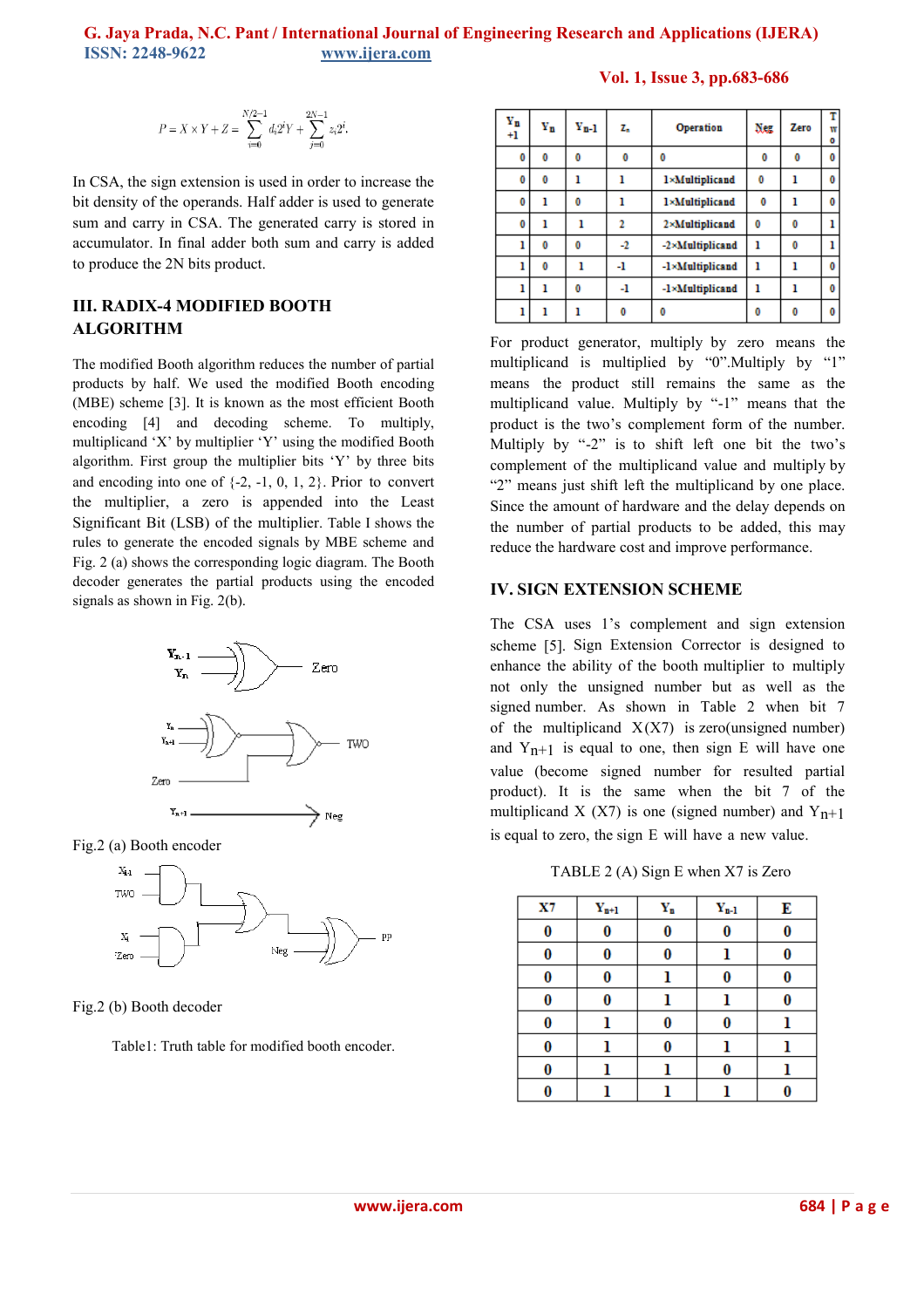## **G. Jaya Prada, N.C. Pant / International Journal of Engineering Research and Applications (IJERA) ISSN: 2248-9622 www.ijera.com**

## **Vol. 1, Issue 3, pp.683-686**

TABLE 2 (B) Sign E when X7 is one

| X7 | $\mathbf{Y_{n+1}}$ | $\chi_{\rm a}$ | $\mathbf{Y_{n-1}}$ | Е |
|----|--------------------|----------------|--------------------|---|
| ı  | 0                  | 0              | 0                  | 0 |
|    | 0                  | 0              |                    |   |
| 1  | 0                  |                | 0                  |   |
| ı  | 0                  |                | l                  |   |
| ı  |                    | 0              | 0                  | 0 |
| ı  |                    | 0              | l                  | 0 |
|    |                    |                | 0                  | 0 |
|    |                    |                |                    |   |

However when both the value of X7 and  $Y_{n+1}$  are equal either to zero or one, the sign E will have a value zero(unsigned number). For the case when all three bits of the multiplier value  $Y_{n+1}$ ,  $Y_n$  and  $Y_{n-1}$  are equal to zero or one, the sign E will direct have a zero value independent to the  $X7$  value. The table for the Sign Extension Corrector is shown below.

#### **Carry save adder:**

The summing of the partial products in parallel using a tree of carry save adder. Half adders are used to implement the Carry save adder.

First of all the partial products should be arranged such as. The second partial product had to be shifted by two bits before adding to the first partial product. The third partial product will be shifted left by four bits where as fourth partial product will be shifted by six bits. After rearrangement partial products will be added.

## **V. RESULTS AND DISCUSSIONS**

The multiplier code is written in verilog HDL. Multiplier contains different modules such as booth encoder, partial product generator, half adders, CSA & top module of multiplier with test bench.

To prove the correctness of our design, the verilog HDL description was simulated & tested using Model Sim Verilog Simulator and Xilinx. Xilinx Web pack is used for design entry, synthesis, place & route and floor plan design.

The input data is 8bit multiplicand and 8 bit multiplier i.e.

Multiplicand =  $8^{\circ}b11100111$ ; Multiplier =  $8^{\circ}b00011110$ ; The output generated is: 1111110100010010

Multiplicand =  $8^{\circ}b00101101$ ; Multiplier = 8'b11110001; The output generated is: 1111110101011101

Multiplicand =  $8^{\circ}b00010100$ ;

Multiplier =  $8^{\text{th}}11011101$ ; The output generated is: 1111110101000100

**Top Module:** 



Fig 4: Top Module-Symbol of Multiplier

**RTL schematic for top module:** 



Fig 5: RTL schematic for top module

**Top Module Waveform:** 



Fig.3: simulation wave form of Top Module